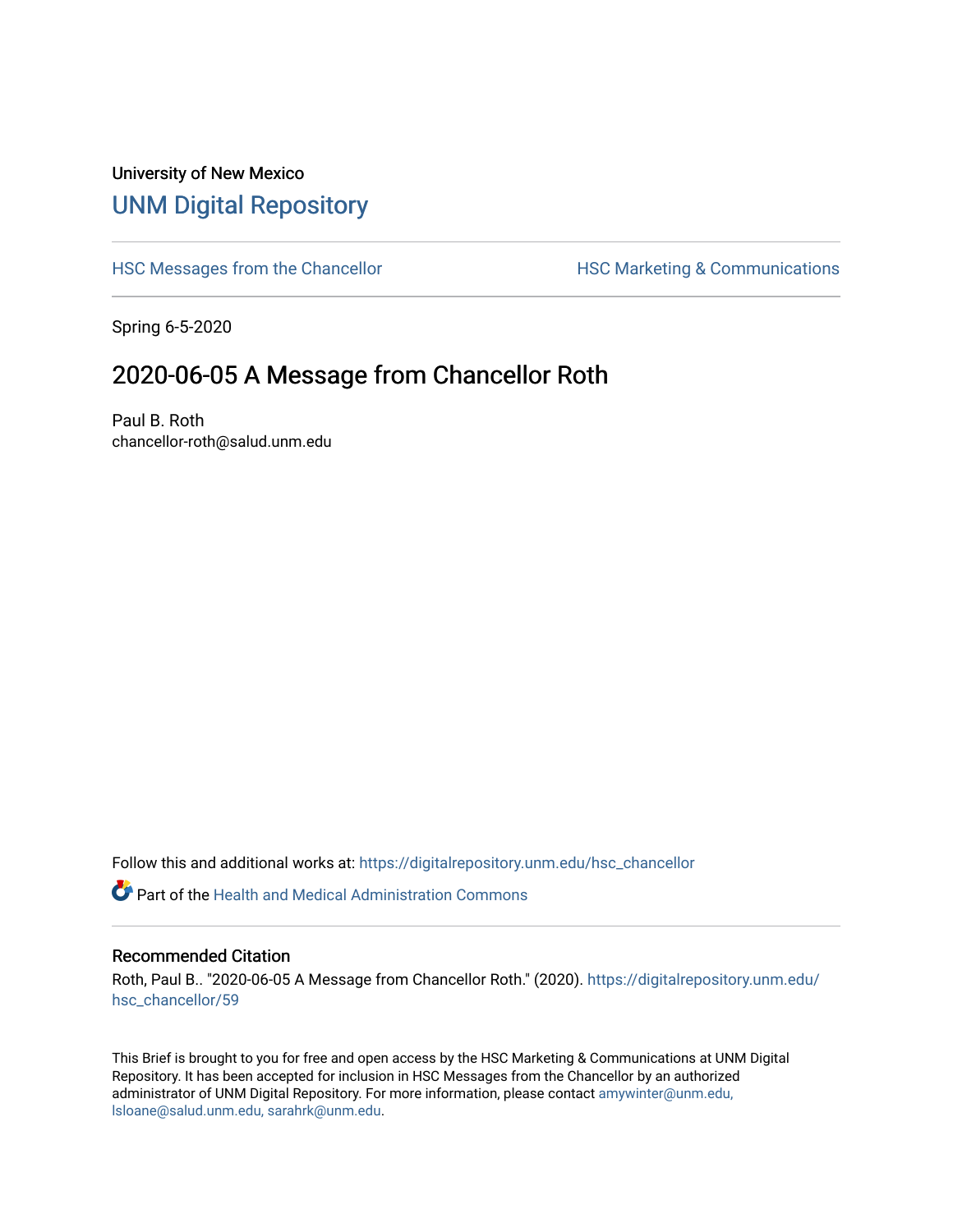

[View this email in your browser](https://mailchi.mp/e7a364cee330/message-from-the-chancellor-coronavirus-4430720?e=b4bbfca2c0)

## **A Message from Chancellor Roth**

Dear Colleagues:

Yesterday was a solemn day for us at the Health Sciences Center. We acknowledged that we have been the victims of a plague that has become a structural part of *human* nature. Racism is brutal – made worse because it has become the norm in our culture.

But it is crystal clear that us-versus-them thinking and all that comes with it – bigotry, racism and hatred – have no place in our world. This mentality must become as vestigial as our appendix.

I am proud of our students and residents who organized the campus Die-In gathering and the messages of justice and reconciliation they promoted. I hope we collectively have arrived at a tipping point, and I pray that we may finally be on our way to evolving into a more just society.

I'd like to congratulate Luke Esquibel from UNM Hospital for receiving the Outstanding Medical Reserve Corps Preparedness and Resilience Volunteer Award for his work in supporting our state's medical response to asylum seekers in 2019.

Luke has also partnered with the City of Albuquerque to help organize shelter and medical care for the city's homeless population. His work exemplifies the compassion and devotion to the well-being of others that are sorely needed right now.

I began writing these daily messages in mid-March, when the stay-at-home orders were issued and our COVID-19 response was gearing up. We have since made progress in reducing the rate of new infections in our state, and we are slowly resuming our clinical, educational and